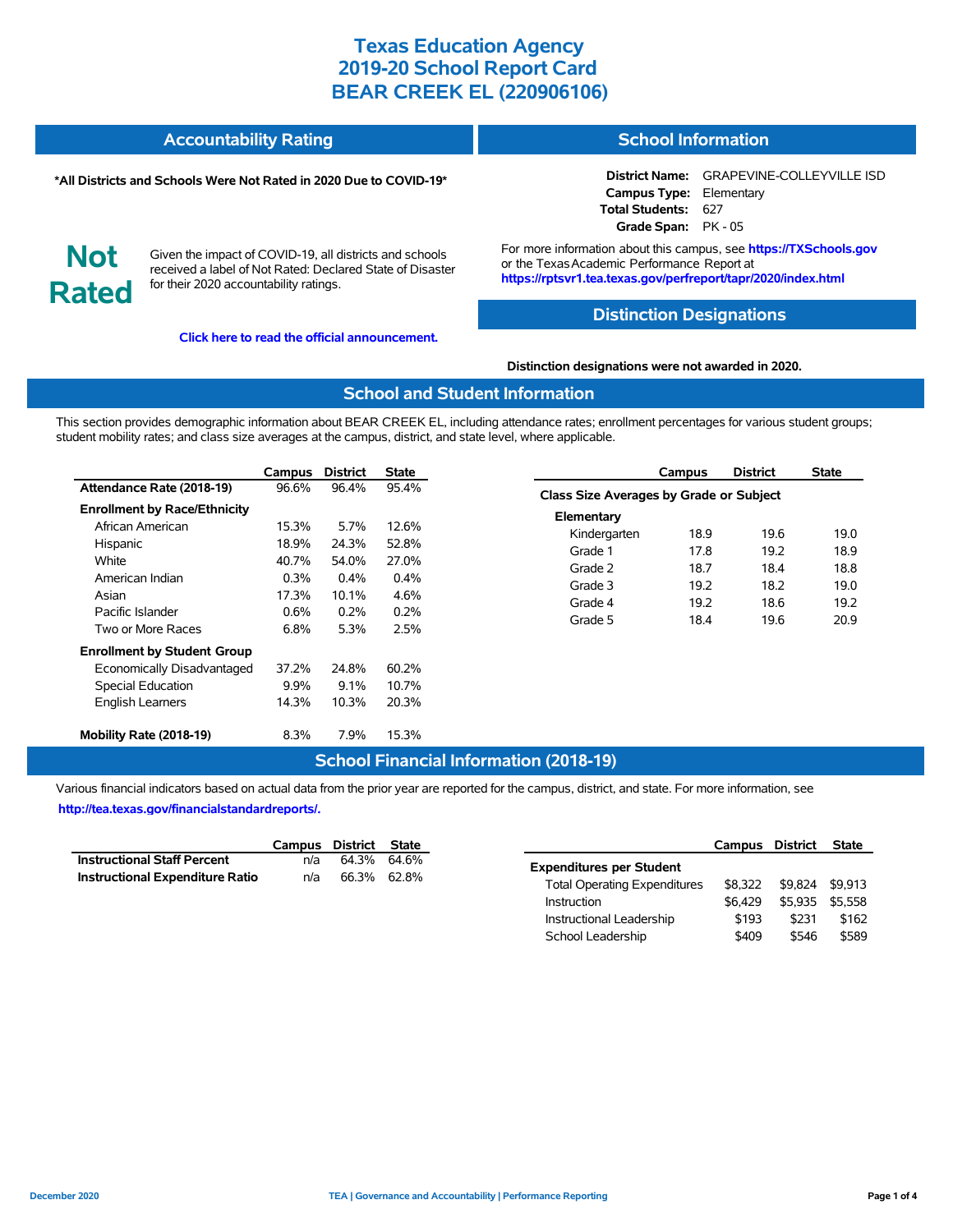## **STAAR Outcomes**

This section provides STAAR performance and Academic Growth outcomes. Academic Growth measures whether students are maintaining performance or improving from year to year. **Please note that due to the cancellation of spring 2020 State of Texas Assessments of Academic Readiness (STAAR) due to the COVID-19 pandemic, the performance of this year's report is not updated.**

|                                                                                |      |       |     |     | African                           |     |       | American                     |       | <b>Pacific</b>               | <b>More</b> | Econ   |
|--------------------------------------------------------------------------------|------|-------|-----|-----|-----------------------------------|-----|-------|------------------------------|-------|------------------------------|-------------|--------|
|                                                                                |      | State |     |     | District Campus American Hispanic |     | White | Indian                       | Asian | <b>Islander</b>              | Races       | Disadv |
| STAAR Performance Rates at Approaches Grade Level or Above (All Grades Tested) |      |       |     |     |                                   |     |       |                              |       |                              |             |        |
| All Subjects                                                                   | 2019 | 78%   | 88% | 85% | 80%                               | 69% | 90%   | $\overline{a}$               | 92%   | $\ast$                       | 81%         | 79%    |
|                                                                                | 2018 | 77%   | 88% | 81% | 77%                               | 73% | 84%   | $\ast$                       | 87%   | $\frac{1}{2}$                | 83%         | 73%    |
| ELA/Reading                                                                    | 2019 | 75%   | 87% | 84% | 79%                               | 71% | 88%   | $\overline{a}$               | 93%   | $\ast$                       | 83%         | 77%    |
|                                                                                | 2018 | 74%   | 88% | 82% | 79%                               | 74% | 84%   | $\ast$                       | 87%   | $\frac{1}{2}$                | 85%         | 75%    |
| Mathematics                                                                    | 2019 | 82%   | 90% | 87% | 81%                               | 69% | 92%   | $\blacksquare$               | 93%   | $\ast$                       | 90%         | 83%    |
|                                                                                | 2018 | 81%   | 89% | 87% | 81%                               | 80% | 90%   | $\ast$                       | 92%   | $\frac{1}{2}$                | 96%         | 80%    |
| Writing                                                                        | 2019 | 68%   | 80% | 72% | 82%                               | 50% | 76%   | $\overline{\phantom{a}}$     | 89%   | $\frac{1}{2}$                | 50%         | 70%    |
|                                                                                | 2018 | 66%   | 80% | 61% | 69%                               | 41% | 63%   | $\overline{\phantom{a}}$     | 71%   | $\frac{1}{2}$                | 56%         | 35%    |
| Science                                                                        | 2019 | 81%   | 91% | 91% | 78%                               | 87% | 96%   | $\qquad \qquad \blacksquare$ | 90%   | $\qquad \qquad \blacksquare$ | 89%         | 87%    |
|                                                                                | 2018 | 80%   | 91% | 82% | 67%                               | 77% | 94%   | $\ast$                       | 89%   | $\overline{a}$               | 63%         | 77%    |
| STAAR Performance Rates at Meets Grade Level or Above (All Grades Tested)      |      |       |     |     |                                   |     |       |                              |       |                              |             |        |
| All Subjects                                                                   | 2019 | 50%   | 67% | 57% | 41%                               | 32% | 62%   | $\overline{a}$               | 77%   | $\ast$                       | 57%         | 42%    |
|                                                                                | 2018 | 48%   | 66% | 53% | 42%                               | 44% | 59%   | $\ast$                       | 66%   | $\frac{1}{2}$                | 46%         | 42%    |
| ELA/Reading                                                                    | 2019 | 48%   | 68% | 60% | 40%                               | 33% | 68%   | $\overline{\phantom{a}}$     | 78%   | $\ast$                       | 63%         | 45%    |
|                                                                                | 2018 | 46%   | 68% | 55% | 44%                               | 48% | 61%   | $\ast$                       | 66%   | $\qquad \qquad \blacksquare$ | 42%         | 48%    |
| Mathematics                                                                    | 2019 | 52%   | 66% | 58% | 44%                               | 31% | 63%   | $\overline{a}$               | 84%   | $\ast$                       | 60%         | 45%    |
|                                                                                | 2018 | 50%   | 64% | 57% | 48%                               | 43% | 62%   | $\ast$                       | 71%   | $\qquad \qquad \blacksquare$ | 54%         | 40%    |
| Writing                                                                        | 2019 | 38%   | 54% | 29% | 35%                               | 13% | 18%   | $\blacksquare$               | 61%   | $\qquad \qquad \blacksquare$ | 25%         | 30%    |
|                                                                                | 2018 | 41%   | 59% | 42% | 38%                               | 29% | 43%   | $\overline{a}$               | 57%   | $\overline{a}$               | 33%         | 20%    |
| Science                                                                        | 2019 | 54%   | 72% | 68% | 44%                               | 53% | 75%   | $\overline{a}$               | 71%   | $\frac{1}{2}$                | 67%         | 39%    |
|                                                                                | 2018 | 51%   | 69% | 50% | 20%                               | 43% | 63%   | $\ast$                       | 61%   | $\qquad \qquad \blacksquare$ | 50%         | 50%    |
| STAAR Performance Rates at Masters Grade Level (All Grades Tested)             |      |       |     |     |                                   |     |       |                              |       |                              |             |        |
| All Subjects                                                                   | 2019 | 24%   | 36% | 33% | 24%                               | 15% | 35%   | $\overline{\phantom{a}}$     | 53%   | $\ast$                       | 27%         | 24%    |
|                                                                                | 2018 | 22%   | 34% | 27% | 21%                               | 22% | 24%   | $\ast$                       | 43%   | $\overline{a}$               | 23%         | 22%    |
| ELA/Reading                                                                    | 2019 | 21%   | 32% | 35% | 26%                               | 14% | 41%   | $\overline{a}$               | 51%   | $\ast$                       | 27%         | 27%    |
|                                                                                | 2018 | 19%   | 32% | 32% | 25%                               | 25% | 33%   | $\ast$                       | 44%   | $\frac{1}{2}$                | 27%         | 27%    |
| Mathematics                                                                    | 2019 | 26%   | 38% | 36% | 28%                               | 20% | 34%   | $\overline{a}$               | 65%   | $\ast$                       | 33%         | 30%    |
|                                                                                | 2018 | 24%   | 33% | 30% | 23%                               | 22% | 25%   | $\ast$                       | 53%   | L,                           | 27%         | 20%    |
| Writing                                                                        | 2019 | 14%   | 24% | 8%  | 12%                               | 0%  | 9%    | $\overline{\phantom{a}}$     | 17%   | $\overline{\phantom{a}}$     | 0%          | 8%     |
|                                                                                | 2018 | 13%   | 24% | 12% | 15%                               | 12% | 4%    | $\overline{\phantom{a}}$     | 29%   | $\qquad \qquad -$            | 11%         | 15%    |
| Science                                                                        | 2019 | 25%   | 40% | 39% | 22%                               | 20% | 40%   | $\overline{a}$               | 57%   | L,                           | 44%         | 17%    |
|                                                                                | 2018 | 23%   | 37% | 19% | 7%                                | 23% | 20%   | $\ast$                       | 22%   | $\overline{\phantom{a}}$     | 13%         | 13%    |
|                                                                                |      |       |     |     |                                   |     |       |                              |       |                              |             |        |
| <b>Academic Growth Score (All Grades Tested)</b>                               |      |       |     |     |                                   |     |       |                              |       |                              |             |        |
| <b>Both Subjects</b>                                                           | 2019 | 69    | 72  | 74  | 69                                | 67  | 73    | $\overline{a}$               | 85    | L,                           | 74          | 69     |
|                                                                                | 2018 | 69    | 72  | 74  | 79                                | 76  | 71    | $\overline{\phantom{a}}$     | 78    | $\qquad \qquad \blacksquare$ | 67          | 77     |
| ELA/Reading                                                                    | 2019 | 68    | 71  | 68  | 67                                | 64  | 65    | $\overline{a}$               | 79    | $\overline{a}$               | 64          | 59     |
|                                                                                | 2018 | 69    | 72  | 67  | 76                                | 72  | 63    | $\overline{a}$               | 64    | $\overline{a}$               | 66          | 73     |
| <b>Mathematics</b>                                                             | 2019 | 70    | 74  | 80  | 71                                | 71  | 80    | $\overline{a}$               | 90    | $\overline{a}$               | 83          | 79     |
|                                                                                | 2018 | 70    | 72  | 82  | 83                                | 79  | 80    |                              | 92    |                              | 69          | 80     |

? Indicates that the data for this item were statistically improbable or were reported outside a reasonable range.<br>- Indicates zero observations reported for this group.<br>\* Indicates results are masked due to small numbers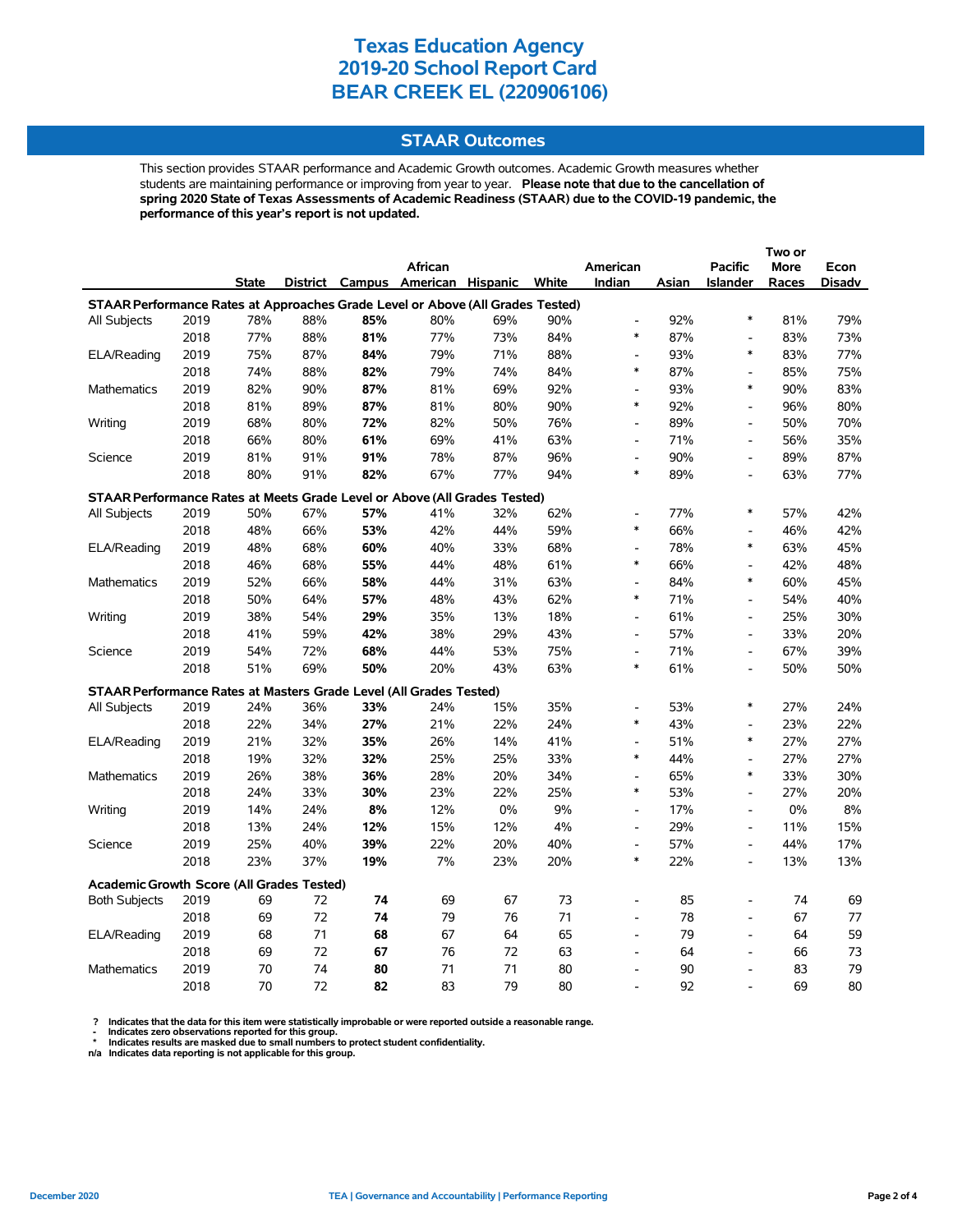## **Prior-Year Non-Proficient and Student Success Initiative STAAR Outcomes**

Progress of Prior-Year Non-Proficient Students shows STAAR performance rates for students who did not perform satisfactorily in 2017-18 but did in 2018-19. Student Success Initiative shows rates related to the requirement for students to demonstrate proficiency on the reading and mathematics STAAR in grades 5 and 8. **Please note that due to the cancellation of spring 2020 State of Texas Assessments of Academic Readiness (STAAR) due to the COVID-19 pandemic, this year's report is not updated.**

|                                                       |              |                                      |                                            |                                                                       |                 |              |                          |               |                          | Two or      |               |  |
|-------------------------------------------------------|--------------|--------------------------------------|--------------------------------------------|-----------------------------------------------------------------------|-----------------|--------------|--------------------------|---------------|--------------------------|-------------|---------------|--|
|                                                       |              |                                      |                                            | African                                                               |                 |              | American                 |               | <b>Pacific</b>           | <b>More</b> | Econ          |  |
|                                                       | <b>State</b> | <b>District</b>                      | Campus                                     | American                                                              | <b>Hispanic</b> | <b>White</b> | Indian                   | Asian         | <b>Islander</b>          | Races       | <b>Disadv</b> |  |
| <b>Progress of Prior-Year Non-Proficient Students</b> |              |                                      |                                            |                                                                       |                 |              |                          |               |                          |             |               |  |
| Sum of Grades 4-8                                     |              |                                      |                                            |                                                                       |                 |              |                          |               |                          |             |               |  |
| Reading                                               |              |                                      |                                            |                                                                       |                 |              |                          |               |                          | *           |               |  |
| 2019<br>2018                                          | 41%<br>38%   | 47%<br>48%                           | 48%<br>43%                                 | 20%<br>*                                                              | 40%<br>43%      | 63%<br>42%   |                          | 57%<br>$\ast$ | $\overline{\phantom{a}}$ | 83%         | 42%<br>33%    |  |
|                                                       |              |                                      |                                            |                                                                       |                 |              |                          |               |                          |             |               |  |
| <b>Mathematics</b><br>2019                            | 45%          | 51%                                  | 53%                                        | 40%                                                                   | 63%             | 60%          |                          | 40%           |                          | ∗           | 56%           |  |
| 2018                                                  | 47%          | 55%                                  | 60%                                        | $\ast$                                                                | 54%             | $\ast$       |                          | $\ast$        |                          | ∗           | 60%           |  |
| <b>Students Success Initiative</b>                    |              |                                      |                                            |                                                                       |                 |              |                          |               |                          |             |               |  |
| <b>Grade 5 Reading</b>                                |              |                                      |                                            |                                                                       |                 |              |                          |               |                          |             |               |  |
|                                                       |              |                                      |                                            | Students Meeting Approaches Grade Level on First STAAR Administration |                 |              |                          |               |                          |             |               |  |
| 2019                                                  | 78%          | 91%                                  | 86%                                        | 78%                                                                   | 80%             | 91%          |                          | 82%           |                          | 89%         | 71%           |  |
|                                                       |              |                                      | Students Requiring Accelerated Instruction |                                                                       |                 |              |                          |               |                          |             |               |  |
| 2019                                                  | 22%          | 9%                                   | 14%                                        | 22%                                                                   | 20%             | 9%           |                          | 18%           |                          | 11%         | 29%           |  |
|                                                       |              | <b>STAAR Cumulative Met Standard</b> |                                            |                                                                       |                 |              |                          |               |                          |             |               |  |
| 2019                                                  | 86%          | 94%                                  | 89%                                        | 78%                                                                   | 87%             | 93%          |                          | 86%           |                          | 89%         | 79%           |  |
| <b>Grade 5 Mathematics</b>                            |              |                                      |                                            |                                                                       |                 |              |                          |               |                          |             |               |  |
|                                                       |              |                                      |                                            | Students Meeting Approaches Grade Level on First STAAR Administration |                 |              |                          |               |                          |             |               |  |
| 2019                                                  | 83%          | 93%                                  | 93%                                        | 89%                                                                   | 87%             | 96%          |                          | 91%           |                          | 100%        | 88%           |  |
|                                                       |              |                                      | Students Requiring Accelerated Instruction |                                                                       |                 |              |                          |               |                          |             |               |  |
| 2019                                                  | 17%          | 7%                                   | 7%                                         | 11%                                                                   | 13%             | 4%           |                          | 9%            |                          | 0%          | 13%           |  |
|                                                       |              | <b>STAAR Cumulative Met Standard</b> |                                            |                                                                       |                 |              |                          |               |                          |             |               |  |
| 2019                                                  | 90%          | 96%                                  | 94%                                        | 89%                                                                   | 87%             | 98%          | $\overline{\phantom{a}}$ | 91%           | $\overline{\phantom{a}}$ | 100%        | 88%           |  |

 **? Indicates that the data for this item were statistically improbable or were reported outside a reasonable range.**

 **- Indicates zero observations reported for this group. \* Indicates results are masked due to small numbers to protect student confidentiality.**

**n/a Indicates data reporting is not applicable for this group.**